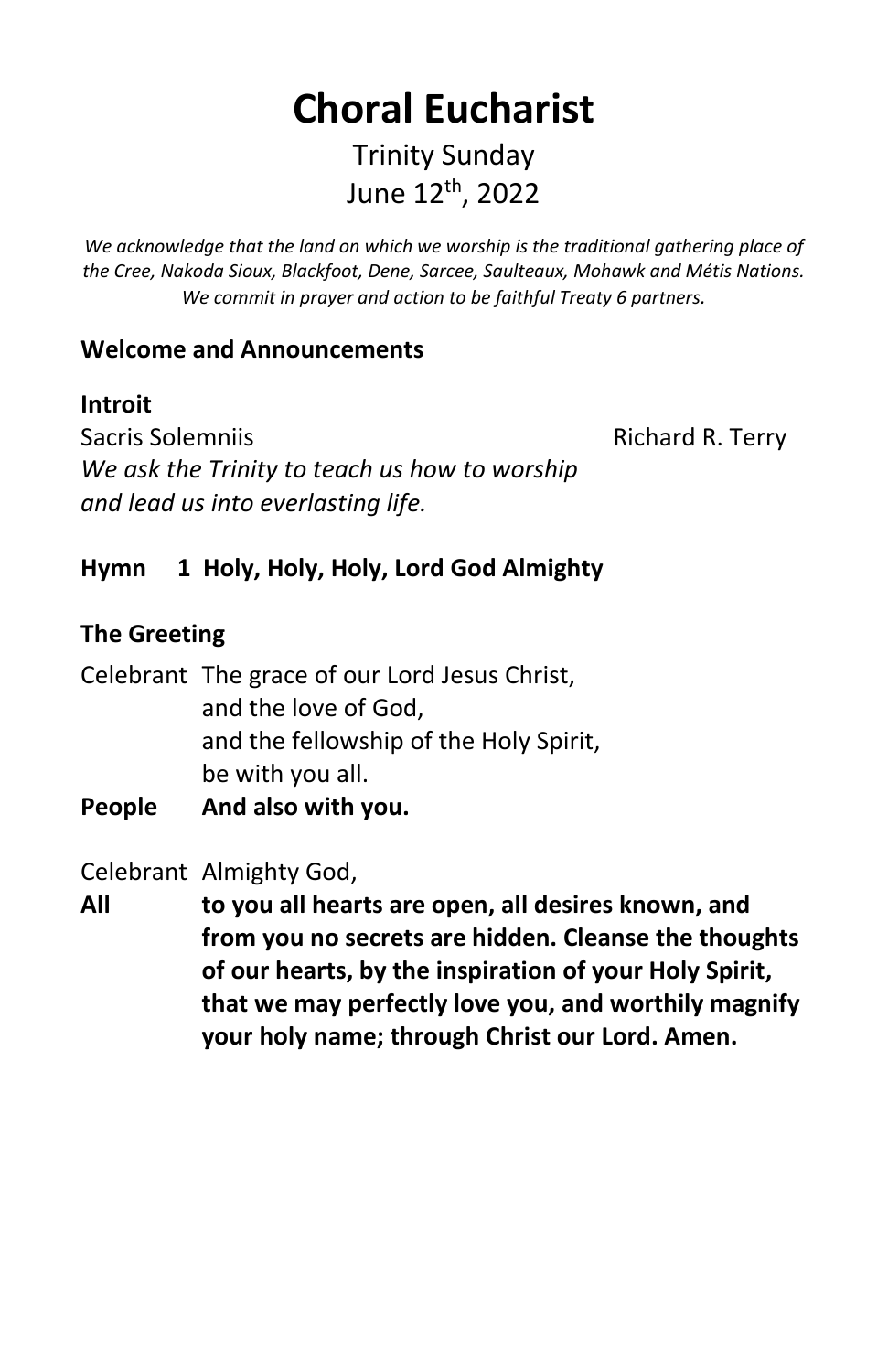## **Glory to God**



## **Collect of the Day**

Celebrant Let us pray. Father, we praise you: **All through your Word and Holy Spirit you created all things. You reveal your salvation in all the world by sending to us Jesus Christ, the Word made flesh. Through your Holy Spirit you give us a share in your life and love. Fill us with the vision of your glory, that we may always serve and praise you, Father, Son, and Holy Spirit, one God, for ever and ever. Amen.**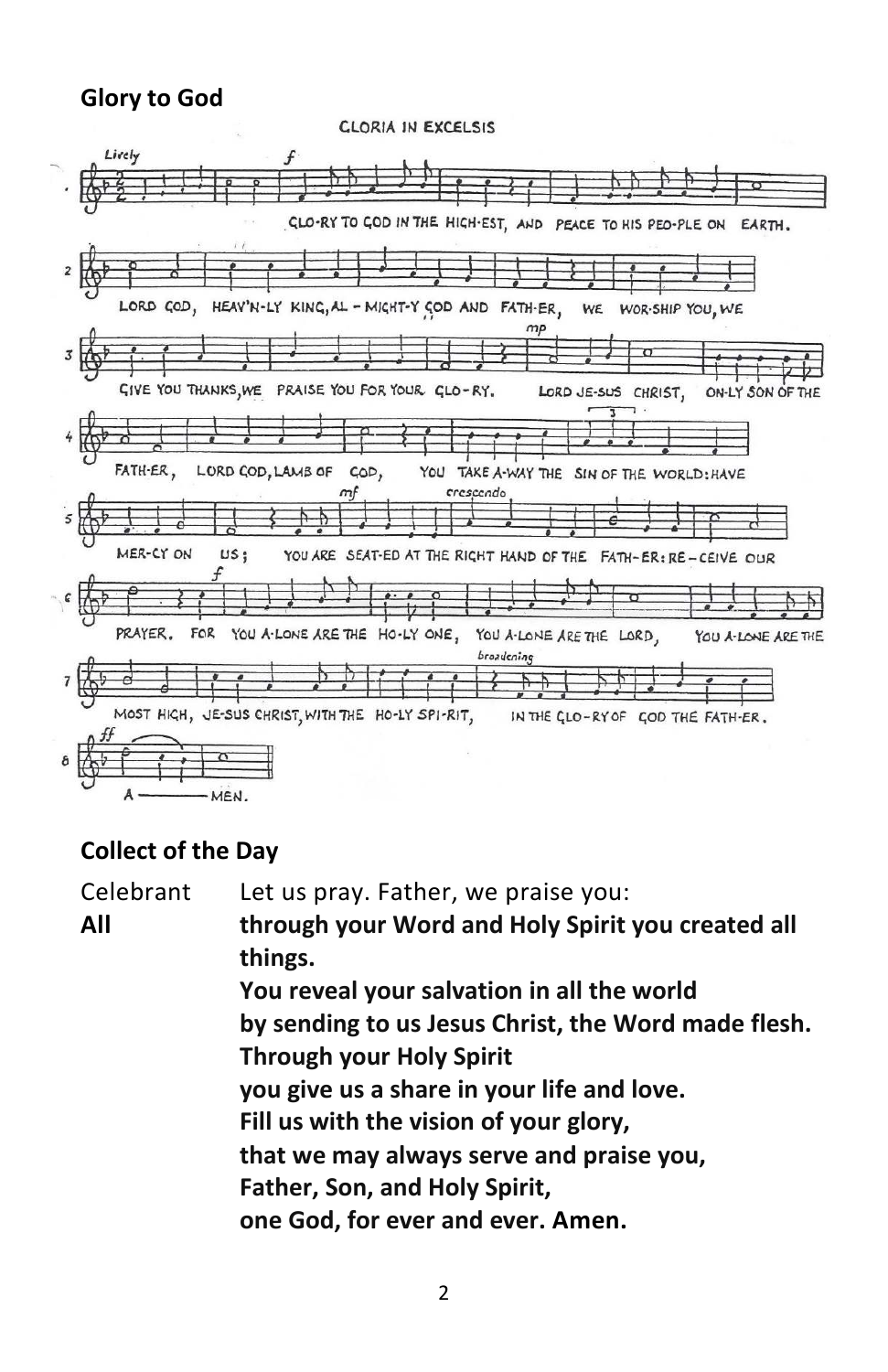## **The First Reading: Proverbs 8:1-4, 22-31**

Does not wisdom call, and does not understanding raise her voice? On the heights, beside the way, at the crossroads she takes her stand; beside the gates in front of the town, at the entrance of the portals she cries out: "To you, O people, I call, and my cry is to all that live. The Lord created me at the beginning of his work, the first of his acts of long ago. Ages ago I was set up, at the first, before the beginning of the earth. When there were no depths, I was brought forth, when there were no springs abounding with water. Before the mountains had been shaped, before the hills, I was brought forth - when he had not yet made earth and fields, or the world's first bits of soil. When he established the heavens, I was there, when he drew a circle on the face of the deep, when he made firm the skies above, when he established the fountains of the deep, when he assigned to the sea its limit, so that the waters might not transgress his command, when he marked out the foundations of the earth, then I was beside him, like a master worker; and I was daily his delight, rejoicing before him always, rejoicing in his inhabited world and delighting in the human race." Reader The word of the Lord.

## **People Thanks be to God.**

**Psalm 8** Chant: George Cooper

*Antiphon: O Lord our governor, how exalted is your name in all the world!*  Lord our governor, how exalted is your name in all the world!

Out of the mouths of infants and children

your majesty is praised above the heavens.

You have set up a stronghold against your adversaries,

to quell the enemy and the avenger.

When I consider your heavens, the work of your hands,

the moon and the stars you have set in their courses,

What is man that you should be mindful of him?

the son of man that you should seek him out?

You have made him but little lower than the angels;

you adorn him with glory and honour;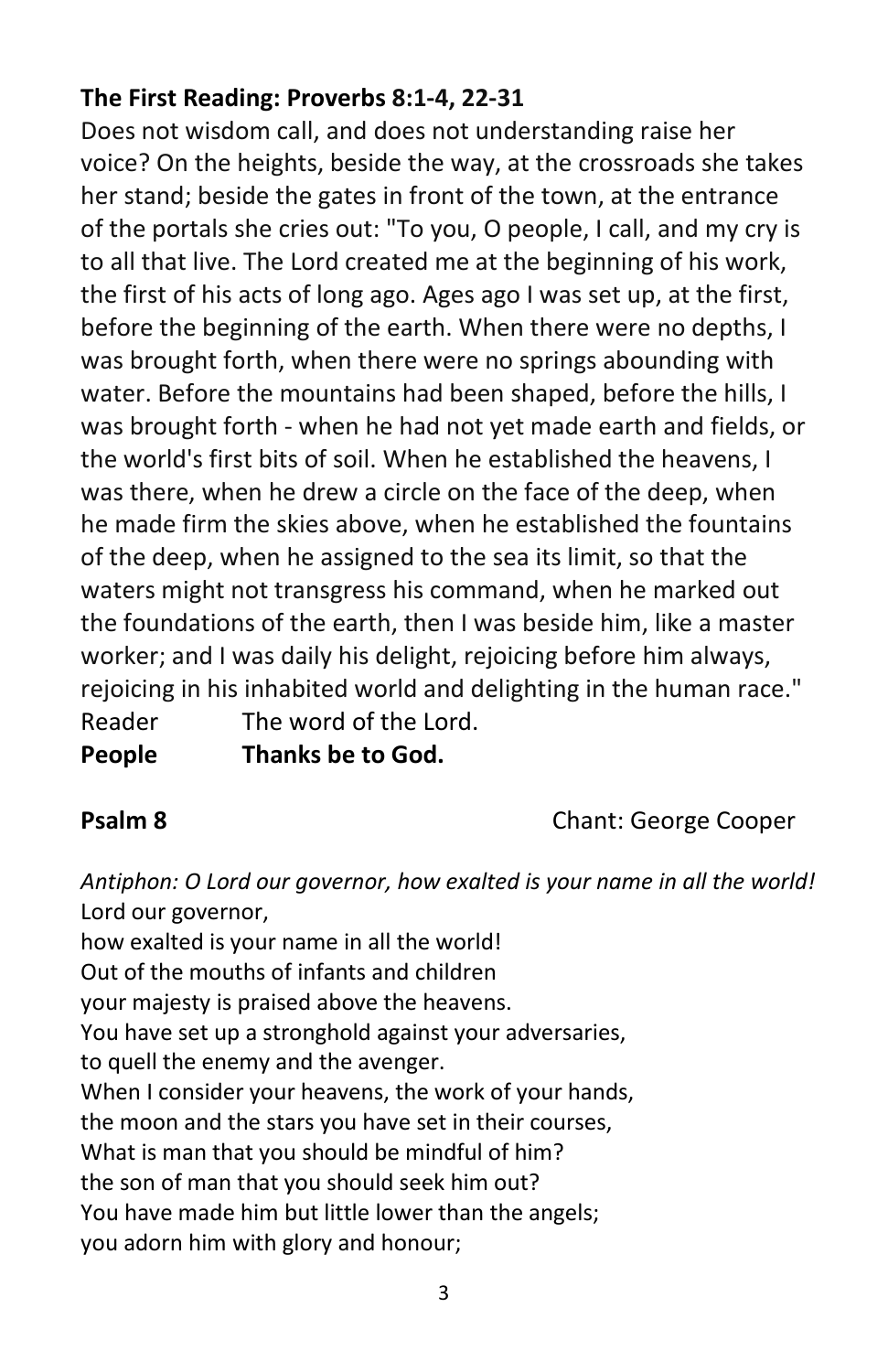You give him mastery over the works of your hands; you put all things under his feet; All sheep and oxen, even the wild beasts of the field, The birds of the air, the fish of the sea, and whatsoever walks in the paths of the sea. O Lord our governor, how exalted is your name in all the world! *Antiphon: O Lord our governor, how exalted is your name in all the world!* 

## **The Second Reading: Romans 5:1-5**

Since we are justified by faith, we have peace with God through our Lord Jesus Christ, through whom we have obtained access to this grace in which we stand; and we boast in our hope of sharing the glory of God. And not only that, but we also boast in our sufferings, knowing that suffering produces endurance, and endurance produces character, and character produces hope, and hope does not disappoint us, because God's love has been poured into our hearts through the Holy Spirit that has been given to us. Reader The Word of the Lord **People Thanks be to God**

## **Gradual Hymn 446 Word of God, Come Down On Earth**

## **The Holy Gospel**

| Gospeller | The Lord be with you                     |
|-----------|------------------------------------------|
| People    | And also with you                        |
| Gospeller | The Holy Gospel of our Lord Jesus Christ |
|           | according to St. John (16:12-15)         |
| People    | Glory to you, Lord Jesus Christ          |

Jesus said, "I still have many things to say to you, but you cannot bear them now. When the Spirit of truth comes, he will guide you into all the truth; for he will not speak on his own, but will speak whatever he hears, and he will declare to you the things that are to come. He will glorify me, because he will take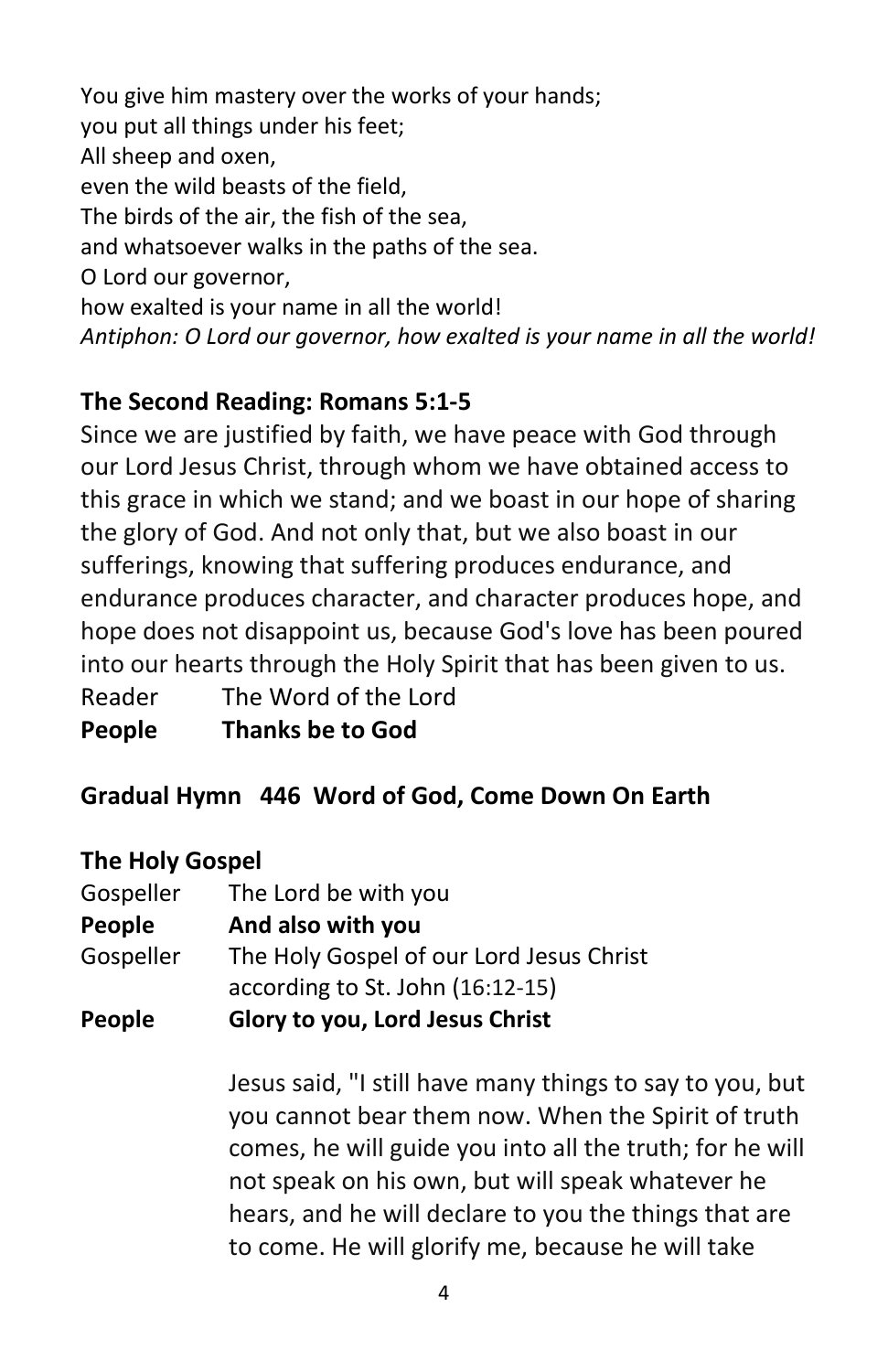| People    | Praise to you, Lord Jesus Christ                        |
|-----------|---------------------------------------------------------|
| Gospeller | The Gospel of Christ                                    |
|           | take what is mine and declare it to you."               |
|           | Father has is mine. For this reason I said that he will |
|           | what is mine and declare it to you. All that the        |

**Alleluia** Stuart Beatch



**Homily** The Reverend Ruth Sesink Bott

**The Nicene Creed** Common Praise 681

**All I believe in one God, the Father Almighty, maker of heaven and earth and of all things visible and invisible; and in one Lord Jesus Christ the only-begotten Son of God, begotten of the Father before all worlds, God of God; Light, of Light, very God, of very God; begotten, not made; being of one substance with the Father, through whom all things were made: who for us and for our salvation came down from heaven, and was incarnate by the Holy Ghost of the Virgin Mary, and was made man, and was crucified also for us under Pontius Pilate. He suffered and was buried, and on the third day he rose**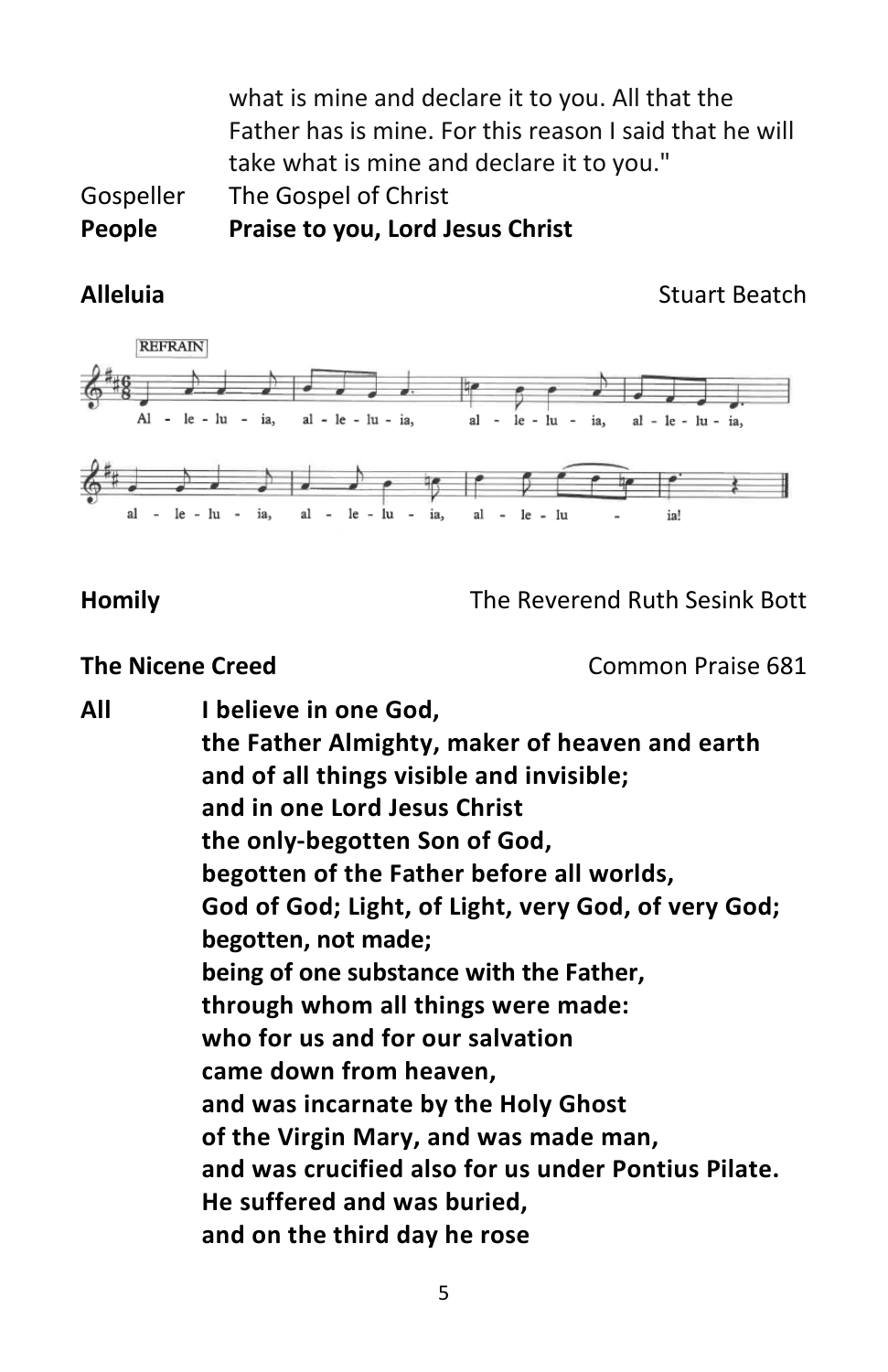**again according to the scriptures and ascended into heaven and sitteth on the right hand of the Father. And he shall come again with glory to judge both the quick and the dead: whose kingdom shall have no end. And I believe in the Holy Ghost, the Lord, the giver of life, who proceedeth from the Father and the Son, who with the Father and the Son together is worshipped and glorified, who spake by the prophets. And I believe one, holy, catholic and apostolic Church. I acknowledge one baptism for the remission of sins. And I look for the resurrection of the dead, and the life of the world to come. Amen.**

**Kyrie Eleison Antonio Lotti Antonio Lotti** 

*Lord, have mercy. Christ, have mercy. Lord, have mercy.*

## **The Prayers of the People**

|               | Let us pray with confidence to the Lord, saying, "Lord Hear our<br>prayer."                                |
|---------------|------------------------------------------------------------------------------------------------------------|
| Leader        | O Lord, guard and direct your Church in the way of<br>unity, service, and praise.                          |
| People        | Lord, hear our prayer.                                                                                     |
| Leader        | Give to all nations an awareness of the unity of the<br>human family.                                      |
| People        | Lord, hear our prayer.                                                                                     |
| Leader        | Cleanse our hearts of prejudice and selfishness, and<br>inspire us to hunger and thirst for what is right. |
| People        | Lord, hear our prayer.                                                                                     |
| Leader        | Teach us to use your creation for your greater praise,                                                     |
|               | that all may share the good things you provide.                                                            |
| <b>People</b> | Lord, hear our prayer.                                                                                     |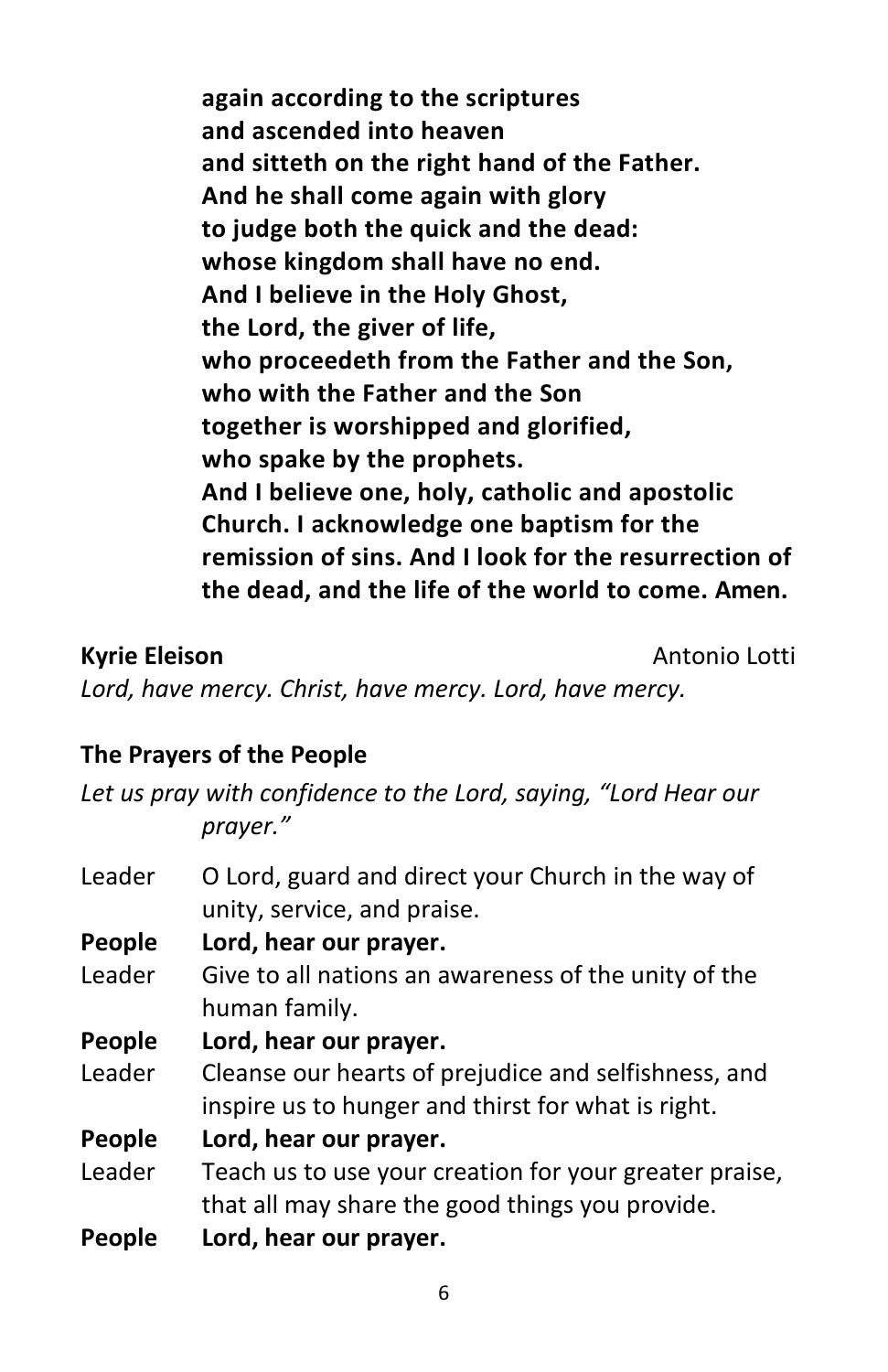Leader Strengthen all who give their energy or skill for the healing of those who are sick in body or in mind.

**People Lord, hear our prayer.** 

Leader Set free all who are bound by fear and despair. Lord, hear our prayer. Grant a peaceful end and eternal rest to all who are dying, and your comfort to those who mourn.

**People Lord, hear our prayer. Amen.**

## **Confession and Absolution**

Celebrant Dear friends in Christ, God is steadfast in love and infinite in mercy; welcoming sinners and inviting us to God's table. Let us therefore confess our sins, confident in God's forgiveness.

*Silence is kept*.

| Celebrant | Most merciful God,                             |
|-----------|------------------------------------------------|
| All       | we confess that we have sinned against you     |
|           | in thought, word, and deed,                    |
|           | by what we have done,                          |
|           | and by what we have left undone.               |
|           | We have not loved you with our whole heart;    |
|           | we have not loved our neighbours as ourselves. |
|           | We are truly sorry and we humbly repent.       |
|           | For the sake of your Son Jesus Christ,         |
|           | have mercy on us and forgive us,               |
|           | that we may delight in your will,              |
|           | and walk in your ways,                         |
|           | to the glory of your name. Amen.               |
| Celebrant | Almighty God have mercy upon you,              |
|           | pardon and deliver you from all your sins,     |
|           | confirm and strengthen you in all goodness,    |
|           | and keep you in eternal life;                  |
|           | through Jesus Christ our Lord.                 |
| People    | Amen.                                          |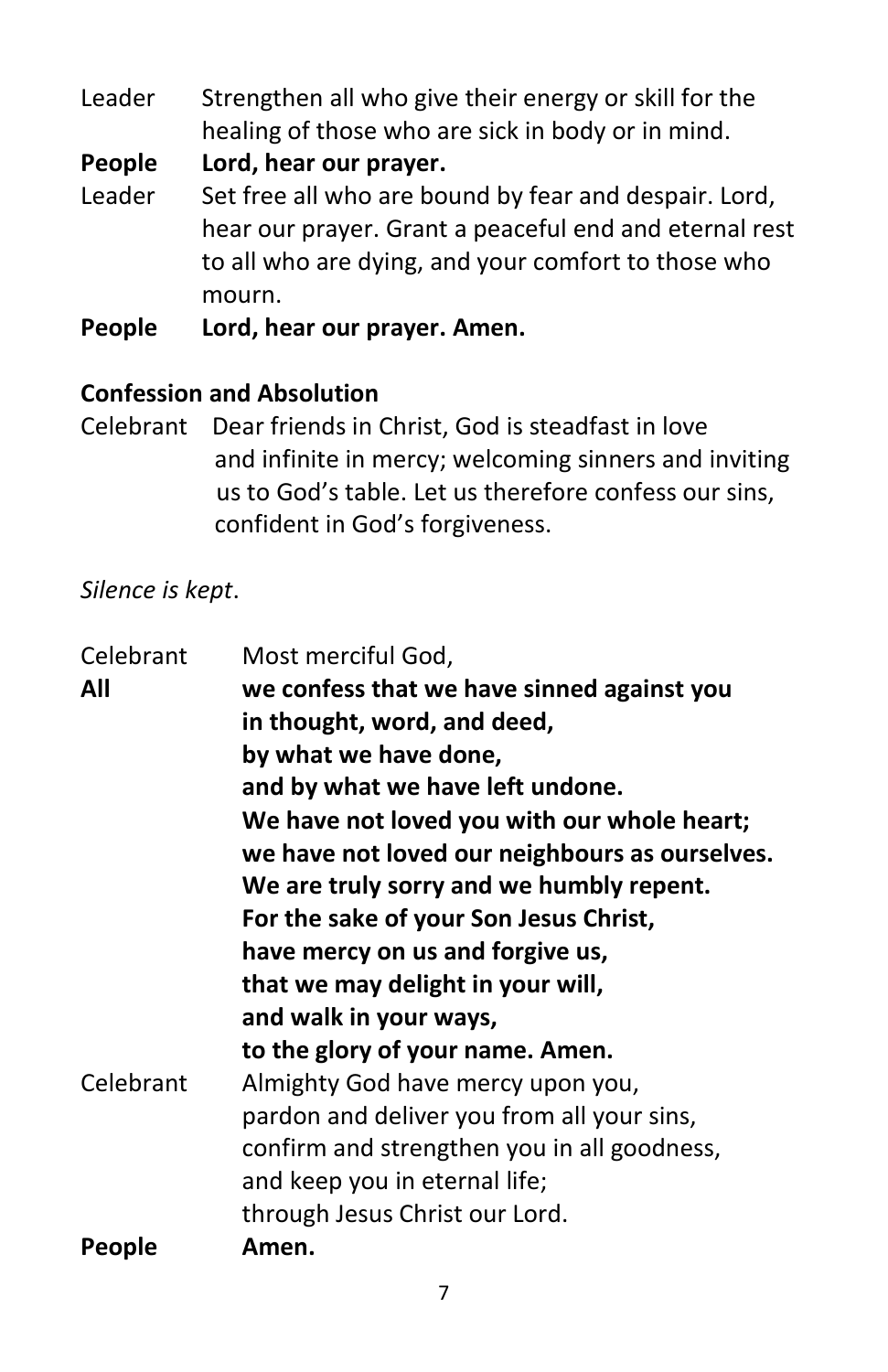## **The Peace** *.*

Celebrant The peace of the Lord be always with you. **People And also with you.** 

*Please remain in your pew as you show a sign of peace from a distance.*

## **Offertory**

*Your offering may be placed in the offering box set in the middle aisle of the church. To donate to the work of the Cathedral online, please see the link in the announcement section of the bulletin.*

## **Offertory Hymn 326 Bright The Vision That Delighted**

## **The Celebration of the Eucharist**

## **The Prayer Over the Gifts**

Celebrant Let us pray.

**All Living God, receive all we offer you this day. Grant that hearing your word and responding to your Spirit, we may share in your divine life. We ask this in the name of Jesus Christ the Lord. Amen.**

## **The Great Thanksgiving (Eucharistic Prayer #3)**  Celebrant The Lord be with you. **People And also with you.** Celebrant Lift up your hearts. **People We lift them to the Lord.** Celebrant Let us give thanks to the Lord our God. **People It is right to give our thanks and praise.**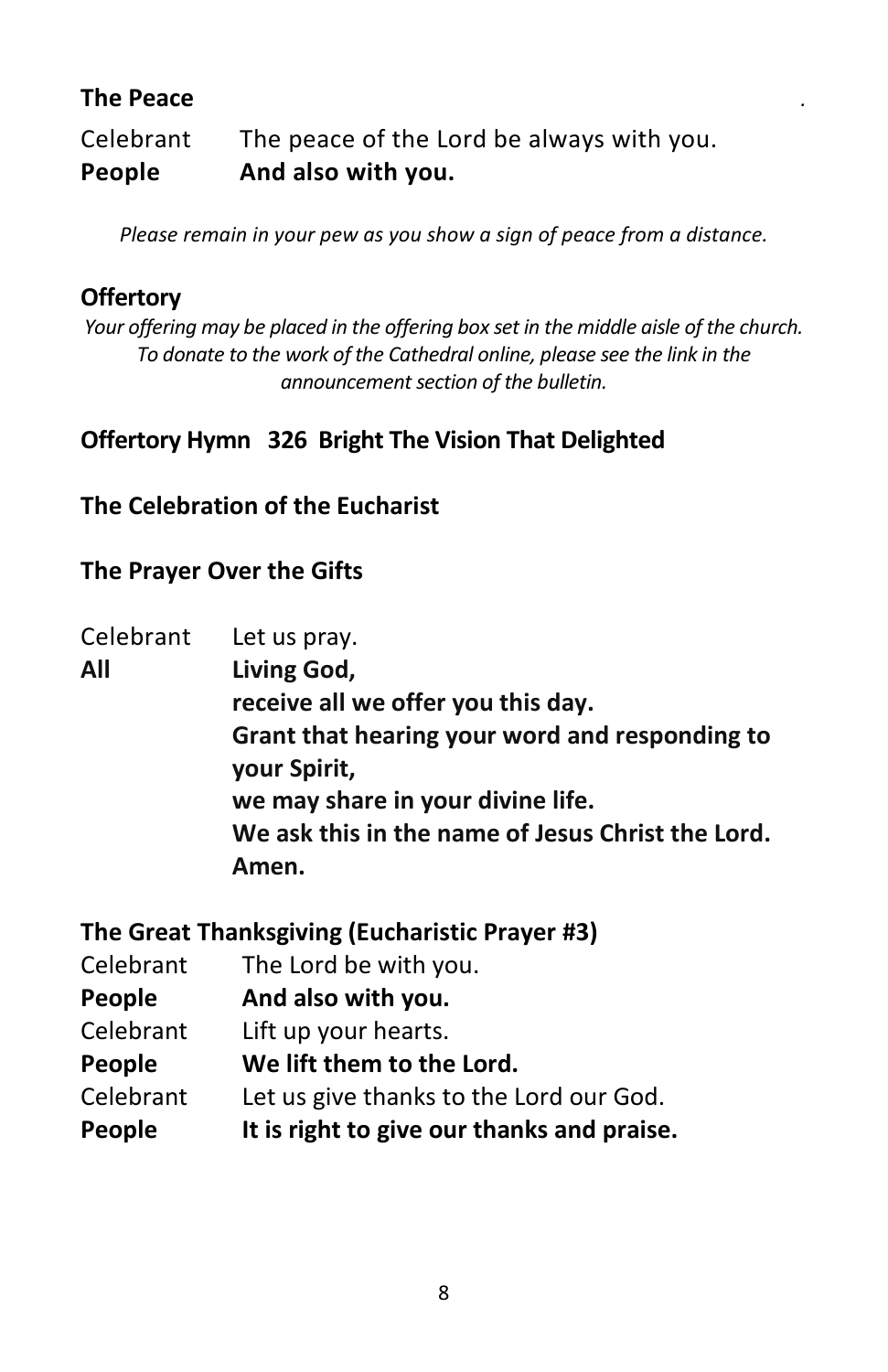Celebrant Blessed are you, gracious God, creator of heaven and earth; we give you thanks and praise, because, in the mystery you disclose to us, you reveal your glory as the glory of your Son and the Holy Spirit: three persons equal in majesty, undivided in splendour, yet one Lord, one God, ever to be adored in your everlasting glory. Therefore, with all the company of heaven we raise our voices to proclaim the glory of your name.

### **Sanctus and Benedictus** Antonio Lotti

*Holy, Holy, Holy, Lord God of Sabaoth, heaven and earth are full of your glory. Hosanna in the highest. Blessed is the one that comes in the name of the Lord: Hosanna in the highest.*

Celebrant We give thanks to you, Lord our God, for the goodness and love you have made known to us in creation; in calling Israel to be your people; in your Word spoken through the prophets; and above all in the Word made flesh, Jesus your Son. For in these last days you sent him to be incarnate from the Virgin Mary, to be the Saviour and Redeemer of the world. In him, you have delivered us from evil, and made us worthy to stand before you. In him, you have brought us out of error into truth, out of sin into righteousness, out of death into life. On the night he was handed over to suffering and death, a death he freely accepted,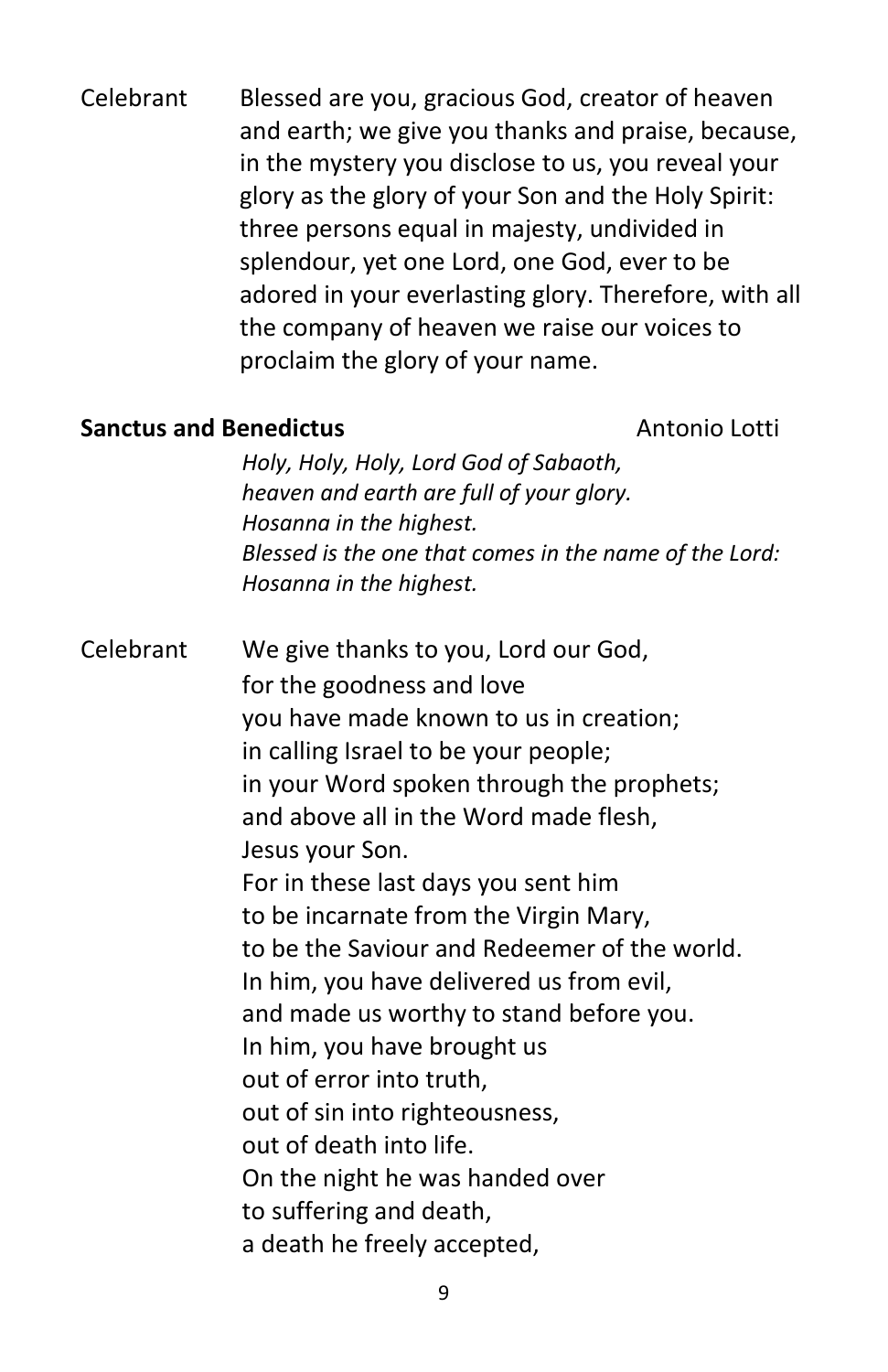|           | our Lord Jesus Christ took bread;            |
|-----------|----------------------------------------------|
|           | and when he had given thanks to you,         |
|           | he broke it, and gave it to his disciples,   |
|           | and said, "Take, eat:                        |
|           | this is my body which is given for you.      |
|           | Do this for the remembrance of me."          |
|           | After supper he took the cup of wine;        |
|           | and when he had given thanks,                |
|           | he gave it to them,                          |
|           | and said, "Drink this, all of you:           |
|           | this is my blood of the new covenant,        |
|           | which is shed for you and for many           |
|           | for the forgiveness of sins.                 |
|           | Whenever you drink it,                       |
|           | do this for the remembrance of me."          |
|           | Therefore, Father, according to his command, |
| All       | we remember his death,                       |
|           | we proclaim his resurrection,                |
|           | we await his coming in glory;                |
| Celebrant | and we offer our sacrifice                   |
|           | of praise and thanksgiving                   |
|           | to you, Lord of all;                         |
|           | presenting to you, from your creation,       |
|           | this bread and this wine.                    |
|           | We pray you, gracious God,                   |
|           | to send your Holy Spirit upon these gifts,   |
|           | that they may be the sacrament               |
|           | of the body of Christ                        |
|           | and his blood of the new covenant.           |
|           | Unite us to your Son in his sacrifice,       |
|           | that we, made acceptable in him              |
|           | may be sanctified by the Holy Spirit.        |
|           | In the fullness of time,                     |
|           |                                              |
|           | reconcile all things in Christ,              |
|           | and make them new,                           |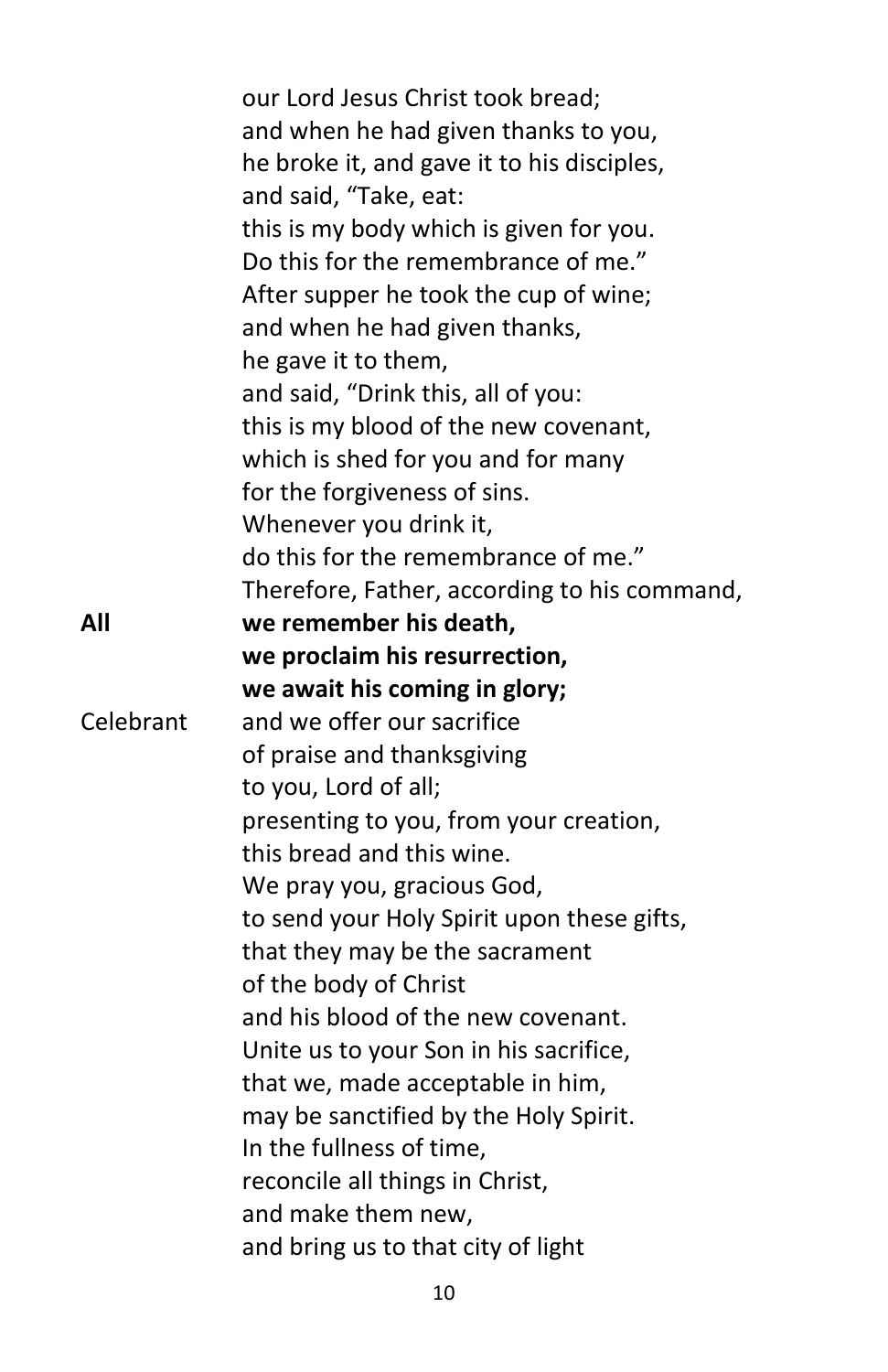|               | where you dwell with all your sons and daughters; |
|---------------|---------------------------------------------------|
|               | through Jesus Christ our Lord,                    |
|               | the firstborn of all creation,                    |
|               | the head of the Church,                           |
|               | and the author of our salvation;                  |
|               | by whom, and with whom, and in whom,              |
|               | in the unity of the Holy Spirit,                  |
|               | all honour and glory are yours, almighty Father,  |
|               | now and for ever.                                 |
| <b>People</b> | Amen.                                             |

## **The Lord's Prayer** John Merbecke

| All | Our Father, who art in heaven,               |
|-----|----------------------------------------------|
|     | hallowed be thy name,                        |
|     | thy kingdom come, thy will be done,          |
|     | on earth as it is in heaven.                 |
|     | Give us this day our daily bread.            |
|     | And forgive us our trespasses,               |
|     | as we forgive them that trespass against us. |
|     | And lead us not into temptation,             |
|     | but deliver us from evil.                    |
|     | For thine is the kingdom, the power, and the |
|     | glory,                                       |
|     | for ever and ever. Amen.                     |
|     |                                              |

## **The Breaking of the Bread**

| Celebrant           | Lord, we died with you on the cross.                                   |
|---------------------|------------------------------------------------------------------------|
| People              | Now we are raised to new life.                                         |
| Celebrant           | We were buried in your tomb.                                           |
| People              | Now we share in your resurrection.                                     |
| Celebrant           | Live in us, that we may live in you.                                   |
| Celebrant<br>People | These are the gifts of God for the people of God.<br>Thanks be to God. |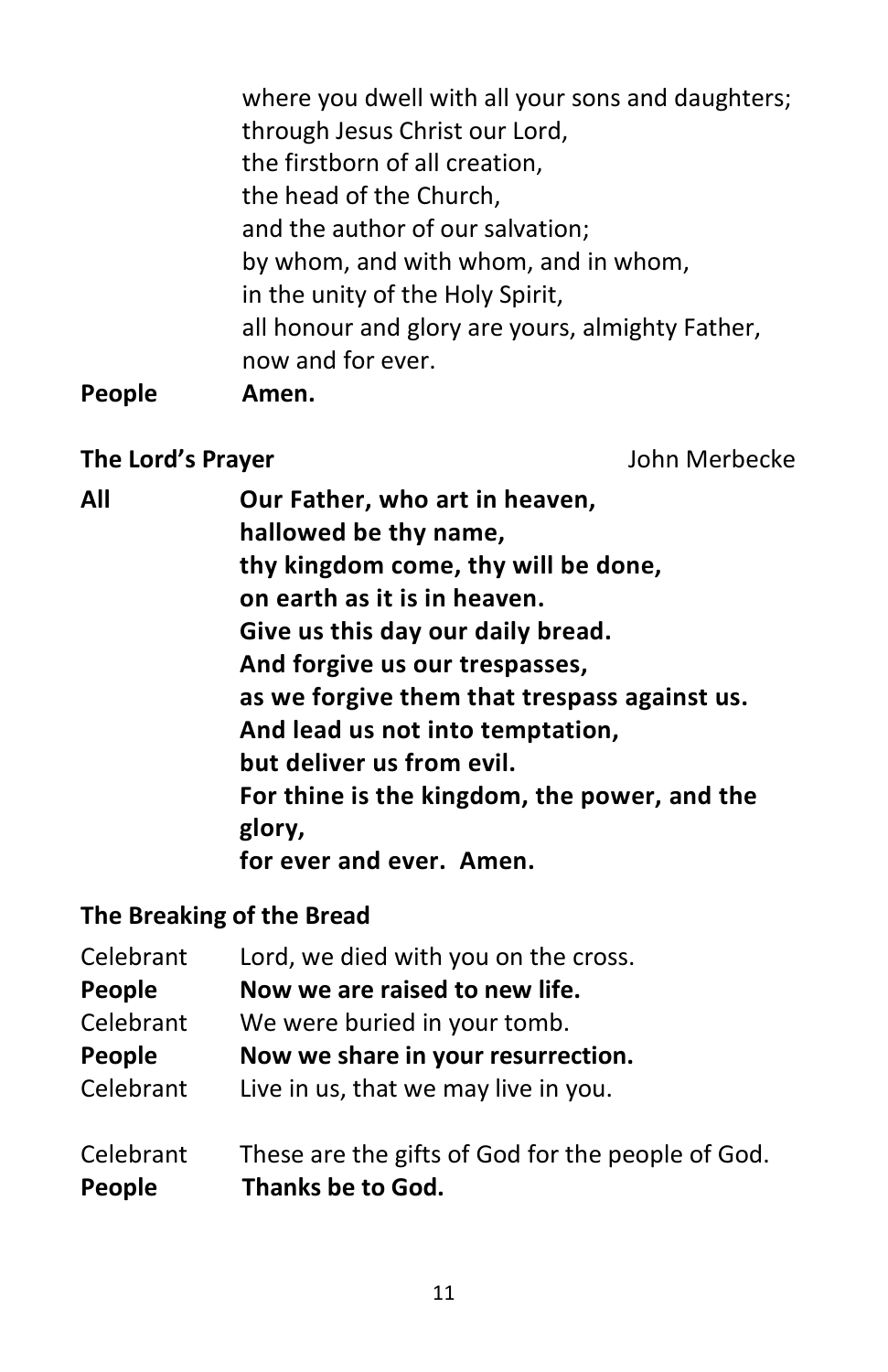# 12

**Music During Communion Antonio Lotti Antonio Lotti** Agnus Dei

*Lamb of God, you take away the sin of the world, have mercy on us. Lamb of God, you take away the sin of the world, have mercy on us. Lamb of God, you take away the sin of the word, grant us peace.*

Tres Sunt Tomás Luis de Victoria *There are three that give testimony in heaven: the Father, the Son, and the Holy Ghost, and these three are one. Holy, Holy, Holy, Lord God of hosts, heaven and earth are full of your glory.*

Great Lord of Lords Charles Wood *Great Lord of Lords, supreme immortal King. O give us grace to sing thy praise, which makes earth, air and heaven to ring. O Word of God, from ages un-begun, the Father's only Son, with him in power, in substance thou art one. O Holy Ghost, whose care doth all embrace. Thy watch is o'er our race, thou source of life, thou spring of peace and grace. One living Trinity, one unseen light, all is thine, thy light beholds alike the bounds of depth and height. Amen.*

## **Hymn 315 When The Morning Stars Together**

## **The Communion**

*Please come forward to receive communion. You may receive both the bread and the wine, or if you prefer, you may receive in one kind only, the bread. Gluten free wafers are available upon request. To receive a blessing instead of the bread or wine, please cross your hands over your chest.*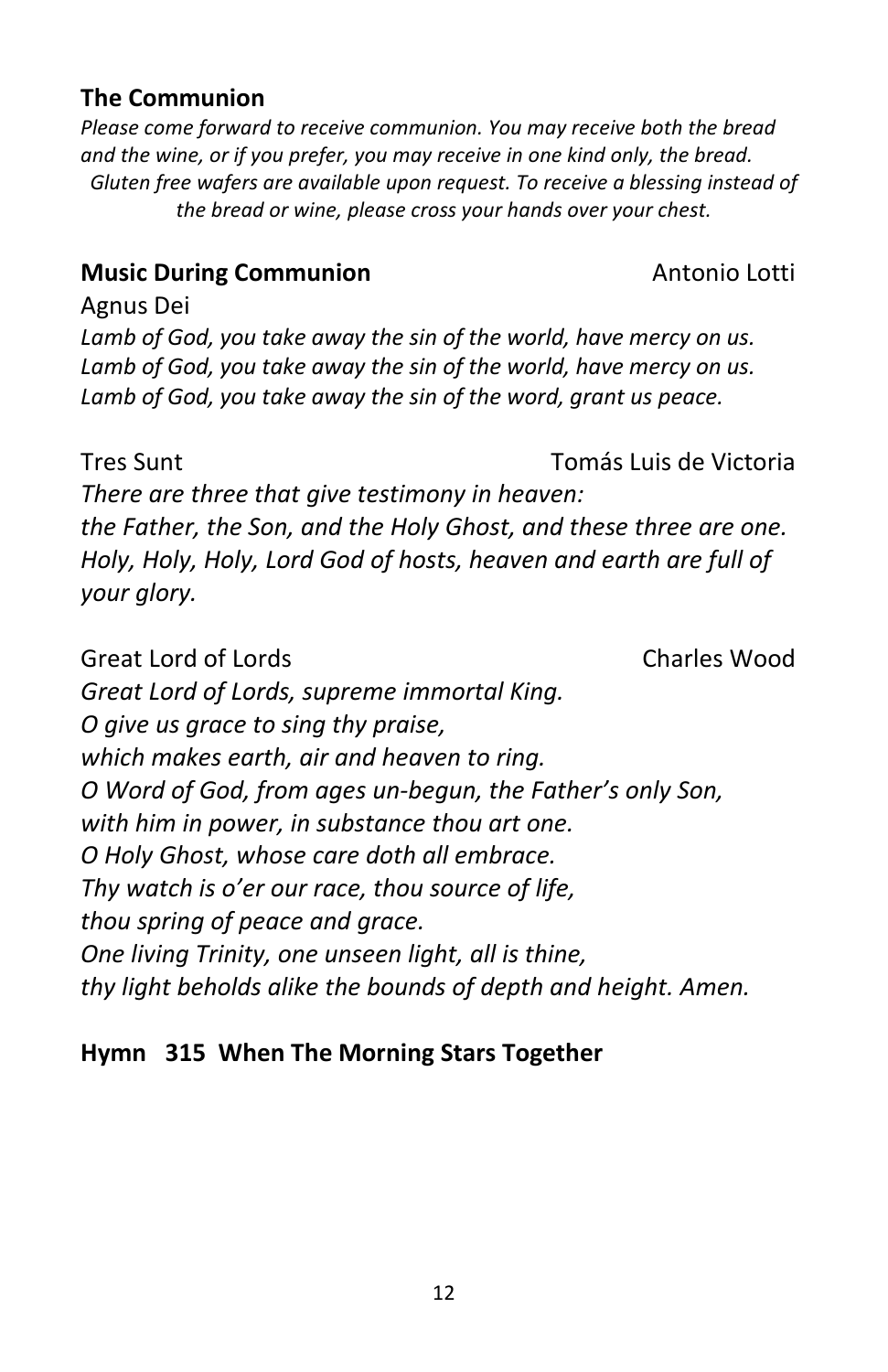## **Prayer After Communion**

Celebrant Let us pray.

**All Almighty and eternal God may we who have received this eucharist worship you in all we do, and proclaim the glory of your majesty. We ask this in the name of Jesus Christ the Lord. Amen.**

## **The Doxology**

Celebrant Glory to God,

**All whose power working in us, can do infinitely more than we can ask or imagine. Glory to God from generation to generation, in the Church and in Christ Jesus, for ever and ever. Amen.**

## **The Blessing**

**The Benedictory Hymn 560 God, Whose Almighty Word**

## **Dismissal**

Leader Let us go in peace to love and serve the Lord. **People Thanks be to God. Alleluia!**

## **Organ**

O Ewigkeit, du Donnerwort op. 65 no.42 Sigfrid Karg-Elert *Eternity, thou Word of Power*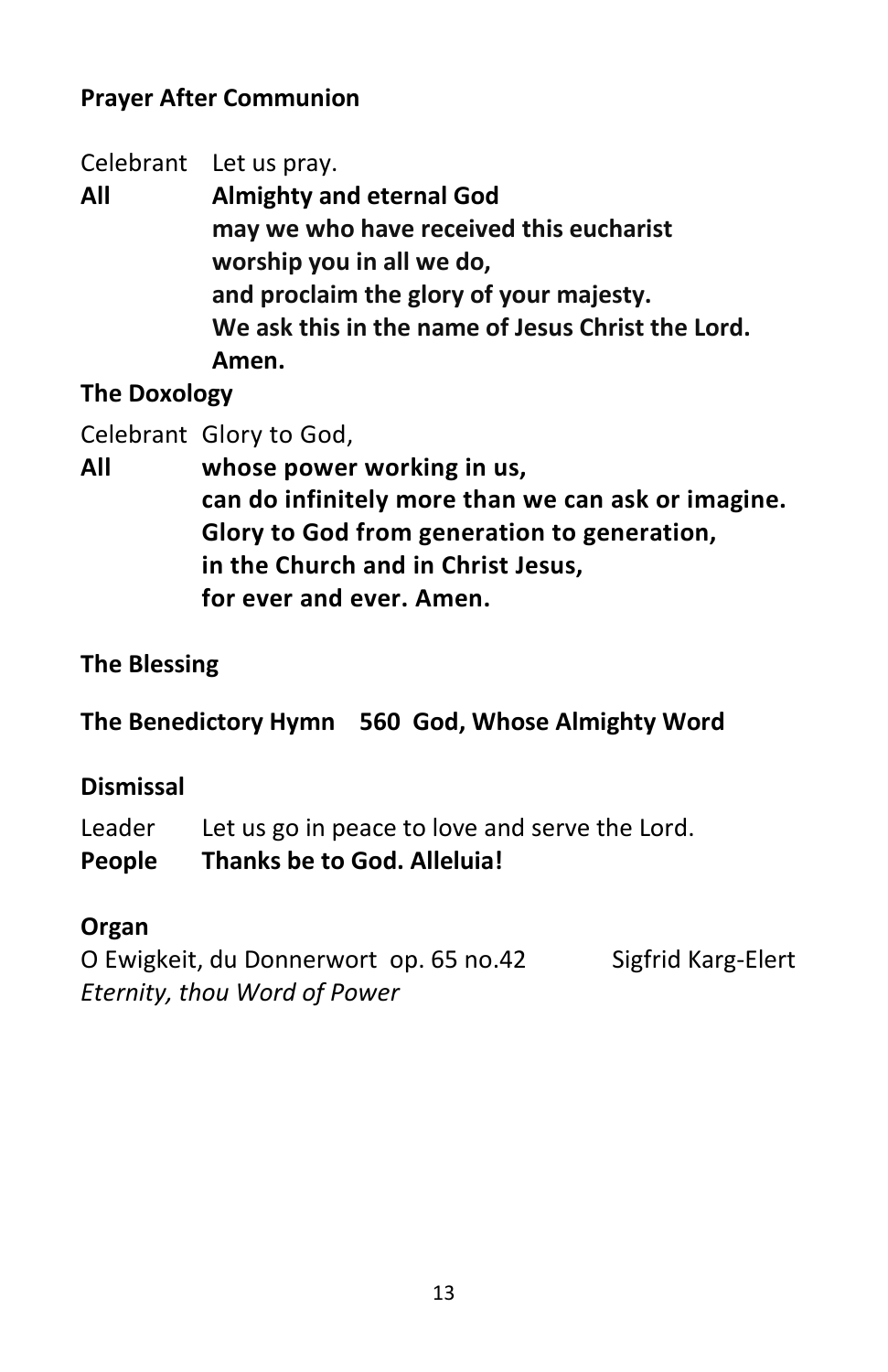## **Parish Prayer List**

Rebekah, Peggy, Lois, Bob, Vivien, Ben, Anne, Gordon, Janet, Mary Duku, Jerry and Debbie, Heather, Kay, Bonnie, Mel, Dale, Merico, Brian, Barb, Tianna, Alexis, Grace, Kira, Richard, Mark, Paul, and Liz.

We pray for peace in Ukraine and comfort and strength for those whose lives have been shattered by the violence.

## **Diocesan Prayer Cycle**

**Church of Canada:** The Most Rev. Linda Nicholls, Primate of Canada; Diocese of Ontario: The Rt. Rev. Michael Oulton, Bishop **Diocese of Edmonton:** The Rt. Rev. Stephen London, our Bishop; St. Paul, Leduc: Robyn King, Rector **Buyé Diocese:** Kayanza (St. Martin) Parish: Amos Mutezimana, Rector **Treaty Six:** Saddle Lake Cree Nation

## **Announcements**

## **Pro Coro Canada Concert – Saturday, June 18th**

Join Pro Coro Canada for "Doors of Heaven" and experience a collection of choral treasures exploring music that shines a light on the mystical, the spiritual, and the natural. The concert will take place on June 18th at 7:30pm at All Saints' Anglican Cathedral and online. Purchase tickets at [www.procoro.ca.](https://urldefense.proofpoint.com/v2/url?u=http-3A__www.procoro.ca_&d=DwMFaQ&c=euGZstcaTDllvimEN8b7jXrwqOf-v5A_CdpgnVfiiMM&r=M2nbrNfOrND9h1xDXR63RPrELo0iewpJsQOfrqxM4iI&m=zS-cwVZbbB6up_uQBH_X36V3GCQ9tsHpA4aM3Y3oxAQ&s=fZEasEK3i5lqtU4hIZxeMcj2DfgZDM6Nii5_CoU_o-4&e=)

### **Dedication of Remembering the Children**

A big thank you to everyone for their contributions to the weaving, to parishes for hosting and agreeing to participate in the project. As per the Synod Scene, the fabric has now been taken off the loom and it is being prepared for the dedication.

## **Loom Keeping Event – Sunday, June 19th**

Loom keepers, the clergy, everyone who spent time weaving, and All Saints parishioners are invited to join the service of dedication at the Cathedral on Sunday, June  $19<sup>th</sup>$  at 7 pm. For those that have them please wear your ribbon skirts and also wear an orange shirt if you have one. This will be a time for remembering the children and for dedicating ourselves to continue the work of truth and reconciliation.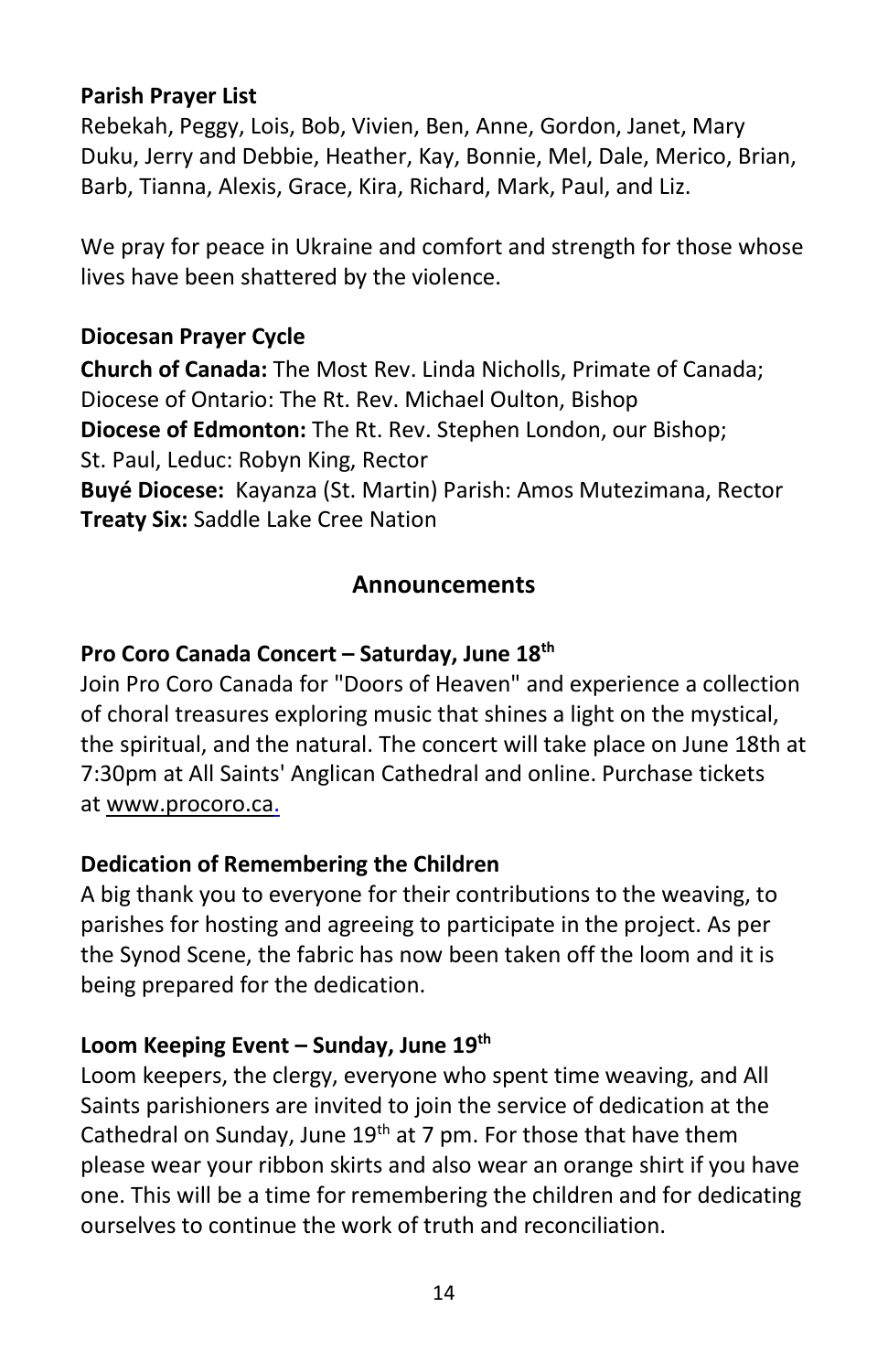## **Common Praise Hymnal Supplement Available Soon**

The Anglican Church of Canada has developed a supplement to our hymnal, Common Praise and copies will soon be available. We have already had a generous donation towards 35 new supplemental hymnals. If you would like to purchase one of these new hymnals for the Cathedral, we will be accepting donations over the next few weeks. Cost per supplemental hymnal is \$28.

## **Backpack Supplies**

We are currently collecting supplies to fill back packs of practical care items for our neighbours who are living rough. If you would like to contribute to this outreach project, please consider picking up the following items: toilet paper, socks, underwear, toothbrushes and toothpaste, deodorant, granola/energy bars.

## **Stay Connected**

If you are new to All Saints' or have changed your email address, contact the office to be placed on our email list. We promise we won't spam you! [\(admin@allsaintscathedral.ca\)](mailto:admin@allsaintscathedral.ca)

## **Serving on a Sunday Morning**

If you would like to serve at the altar, read a passage of scripture, offer the prayers of the people, assist with coffee hour or greet people and welcome them into this space, please let us know! We are still compiling a schedule so that we are able to welcome more participation in our morning services.